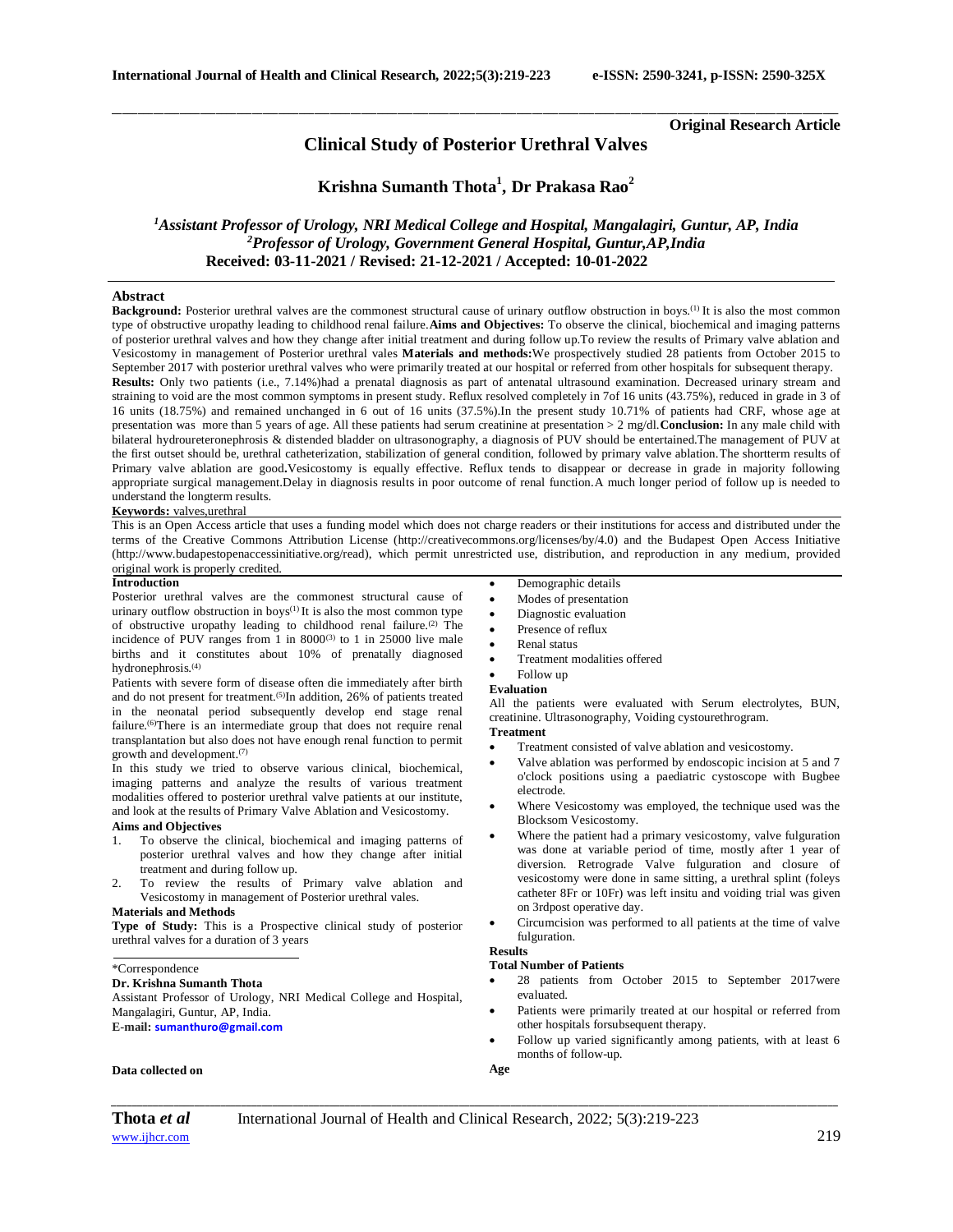- The youngest patient in the series was 8day old. (Pt no 9).He was diagnosed by prenatal ultrasound. Ultrasound findings were Bilateral hydronephrosis, distended and thickened bladder and dilated posterior urethra. Patient had postnatal voiding cystourethrogram which revealed Posterior urethral valves and patient underwent vesicostomy. Patient underwentvalve fulguration at age of 2 years and has normal serum creatinine.
- The oldest age at presentation was 13yr (pt no 11). Patient presented with obstructive voiding symptoms and on evaluation found to have posterior urethral valves. Patient underwent valve fulguration and has normal serum creatinine.
- The Average age at presentation was 2.87 years.



\_\_\_\_\_\_\_\_\_\_\_\_\_\_\_\_\_\_\_\_\_\_\_\_\_\_\_\_\_\_\_\_\_\_\_\_\_\_\_\_\_\_\_\_\_\_\_\_\_\_\_\_\_\_\_\_\_\_\_\_\_\_\_\_\_\_\_\_\_\_\_\_\_\_\_\_\_\_\_\_\_\_\_\_\_\_\_\_\_\_\_\_\_\_\_\_\_\_\_\_\_\_\_\_\_\_\_\_\_\_\_\_\_\_\_\_\_\_\_\_\_\_\_\_\_\_\_\_\_\_\_\_\_\_\_\_\_\_\_\_

### **Presentation**

- A Prenatal diagnosis using Ultrasound was made in two patients.
- Obstructive voiding symptoms in the form of narrow stream and straining to void waspresent in all patients.
- At presentation symptoms of urinary tract infectionwere present in majority of patients.
- 18 patients had fever with chills and rigors and 12 patients had pyuria.
- One child in the series had an elder sibling who died of posterior urethral valve disease

18Patients had fever of which 12 patients had turbid urine. They showed signs of dehydration.A palpable distended bladder was present in 6 patients.One patient had associated anomaly in the form of undescended testis. Features of CRF were noted in 2patients.

### **Serum Creatinine**

The serum creatinine at presentation was analyzed. Mean serum creatinine 1.38 mg/dl (Range 0.4 to 4.6 mg/dl). Normal creatinine was noted in 13 patients and elevated in 15 patients. All patientshad urethral catheter drainage (6F to 10 F Infant feeding tube), Intravenous cephalosporinfor 5-7 days. The serum creatinine after an initial period of catheter drainage normalizedin 3 patients, mildly elevated in 7 and in CRF range in 5 patients.

### **Physical Examination**

|                                                     | <b>Table 2:</b> Serum Creatinine at Presentation |                 |  |  |
|-----------------------------------------------------|--------------------------------------------------|-----------------|--|--|
| <b>Normal</b>                                       |                                                  | <b>Elevated</b> |  |  |
| 13                                                  |                                                  |                 |  |  |
| <b>Table 3:</b> Serumcreatinine after Catherization |                                                  |                 |  |  |
| Normal                                              | Elevated $(0.9 \text{ to } 2 \text{mg/dl})$      | CRF(>2 mg/dl)   |  |  |

 $3 \hspace{2.5cm} 7 \hspace{2.5cm} 5$ 

### **VCUG (Voiding cystourethrography)**

The diagnosis of Posterior urethral valves was made in all the cases using VCUG. It typically showed dilated and elongated posterior urethra, posterior urethral valves, trabeculated bladder with cellules and diverticulae in some, and reflux when present. **VESICO-URETERAL REFLUX (VUR)-**

|                            | <b>Table 4:</b> Reflux at presentation |                    |  |
|----------------------------|----------------------------------------|--------------------|--|
|                            | <b>No of Patients</b>                  | <b>No of Units</b> |  |
| Unilateral reflux (grade): |                                        |                    |  |
| $Low (I-III)$              |                                        |                    |  |
| $High (IV-V)$              |                                        | $4(IV) + 4(V)$     |  |
| Total No. $(\%)$           | 8/28(28.57%)                           | $8(50\%)$          |  |
| Bilateral reflux (grade):  |                                        |                    |  |
| $Low (I-III)$              |                                        |                    |  |

*\_\_\_\_\_\_\_\_\_\_\_\_\_\_\_\_\_\_\_\_\_\_\_\_\_\_\_\_\_\_\_\_\_\_\_\_\_\_\_\_\_\_\_\_\_\_\_\_\_\_\_\_\_\_\_\_\_\_\_\_\_\_\_\_\_\_\_\_\_\_\_\_\_\_\_\_\_\_\_\_\_\_\_\_\_\_\_\_\_\_\_\_\_\_\_\_\_\_\_\_\_\_\_\_\_\_\_\_\_\_\_\_\_\_\_\_\_\_\_\_\_\_\_\_\_\_\_\_\_\_\_\_\_\_\_\_\_\_\_\_*

**Thota** *et al*International Journal of Health and Clinical Research*,* 2022; 5(3):219-223 [www.ijhcr.com](about:blank) 220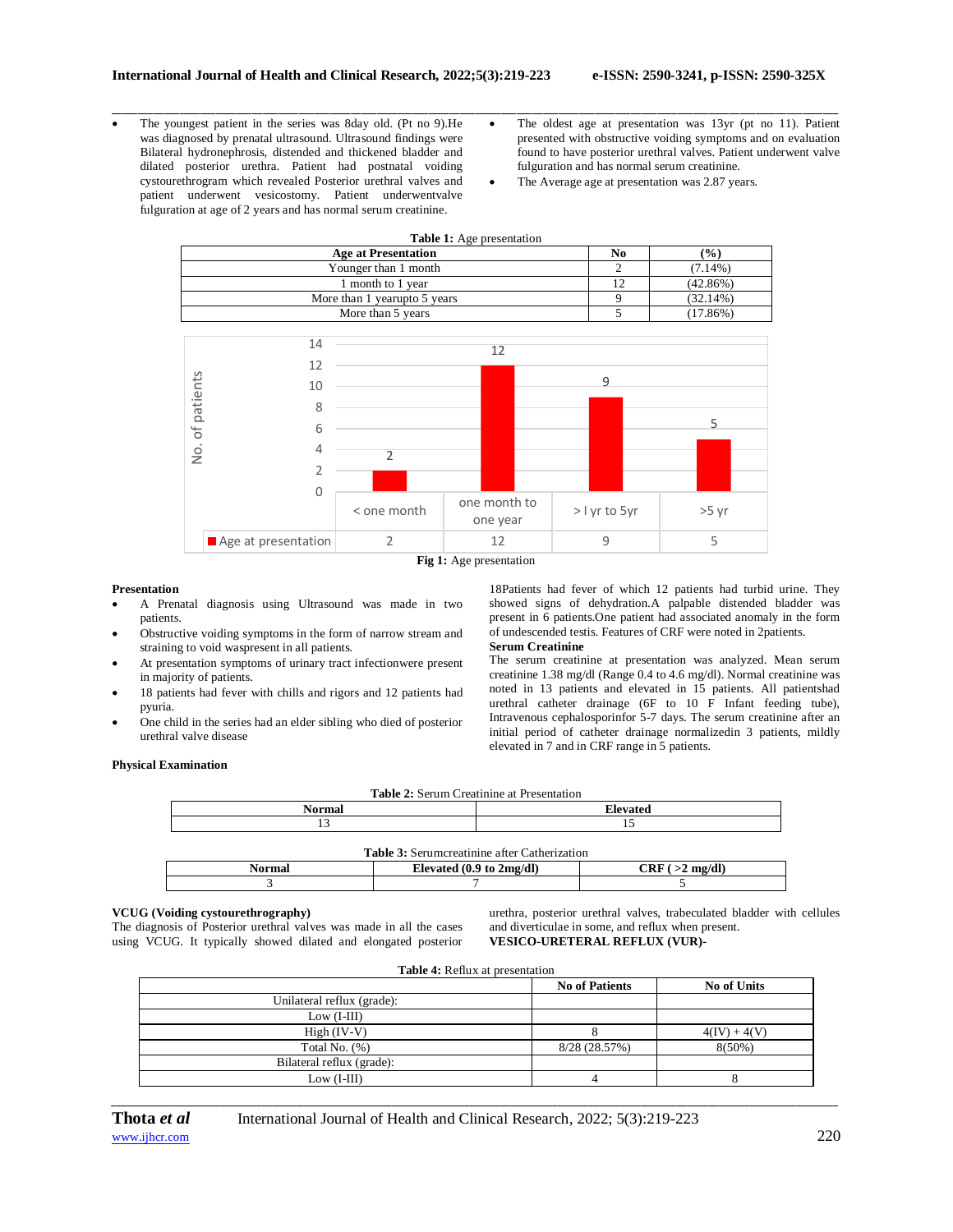| $High (IV-V)$             |              |      |
|---------------------------|--------------|------|
| Total No. $(\%)$          | 4/28(14.29%) | (50% |
| Total VUR at presentation | 2/28(42.86%) |      |

Overall 12 (42.86%) patients presented with vesicoureteral reflux prior to treatment. Bilateralreflux was noted in 4 patients, which was of grade III in all.Unilateralreflux was noted in 8 patients, which is grade IV in 4 and grade V in 4patients. A VURD patternwas seen in 3 patients ( $3/28 = 10.71\%$ ), all had unilateral grade V refluxand an isotope evidence of non-functioning refluxing unit.

- Among 4 patients with bilateral grade III reflux, post-operative followup revealed persistence of reflux in one patient, resolution on one side and persistence of reflux on other side in one patient,complete resolution in 2 patients.
- Among 8 patients with unilateral reflux,reflux completely resolved in 2 patients with grade IV, reduced to grade IIIin 2

patients. 3 out of 4 patients with grade V had persistent reflux leading to VURD,reduced to grade III in one patient.

- Reflux resolved completely in 7of16 units (43.75%), reduced in grade in 3of 16 units (18.75%) and remained unchanged in 6out of 16 units (37.5%).
- Grade III reflux resolved in 5 out of 8renal units (62.5%), grade IV reflux resolved in 2 out of 4renal units (50%), grade V reflux reduced inone renal unit out of 4 (25%).
- Among patients with bilateral reflux, 5 out of 8renal units  $(62.5\%)$  resolved and unilateral reflux resolved completely in 2 patients, reduced in grade in 3 out of 8renal units (37.5%), unchanged in 3renal units.
	- Patients with VURD pattern had no change in reflux



**Fig 2:** Reflux Distribution and Resolution with Valve Management



**Fig 3:** Resolution of reflux with respect to treatment modality

*\_\_\_\_\_\_\_\_\_\_\_\_\_\_\_\_\_\_\_\_\_\_\_\_\_\_\_\_\_\_\_\_\_\_\_\_\_\_\_\_\_\_\_\_\_\_\_\_\_\_\_\_\_\_\_\_\_\_\_\_\_\_\_\_\_\_\_\_\_\_\_\_\_\_\_\_\_\_\_\_\_\_\_\_\_\_\_\_\_\_\_\_\_\_\_\_\_\_\_\_\_\_\_\_\_\_\_\_\_\_\_\_\_\_\_\_\_\_\_\_\_\_\_\_\_\_\_\_\_\_\_\_\_\_\_\_\_\_\_\_*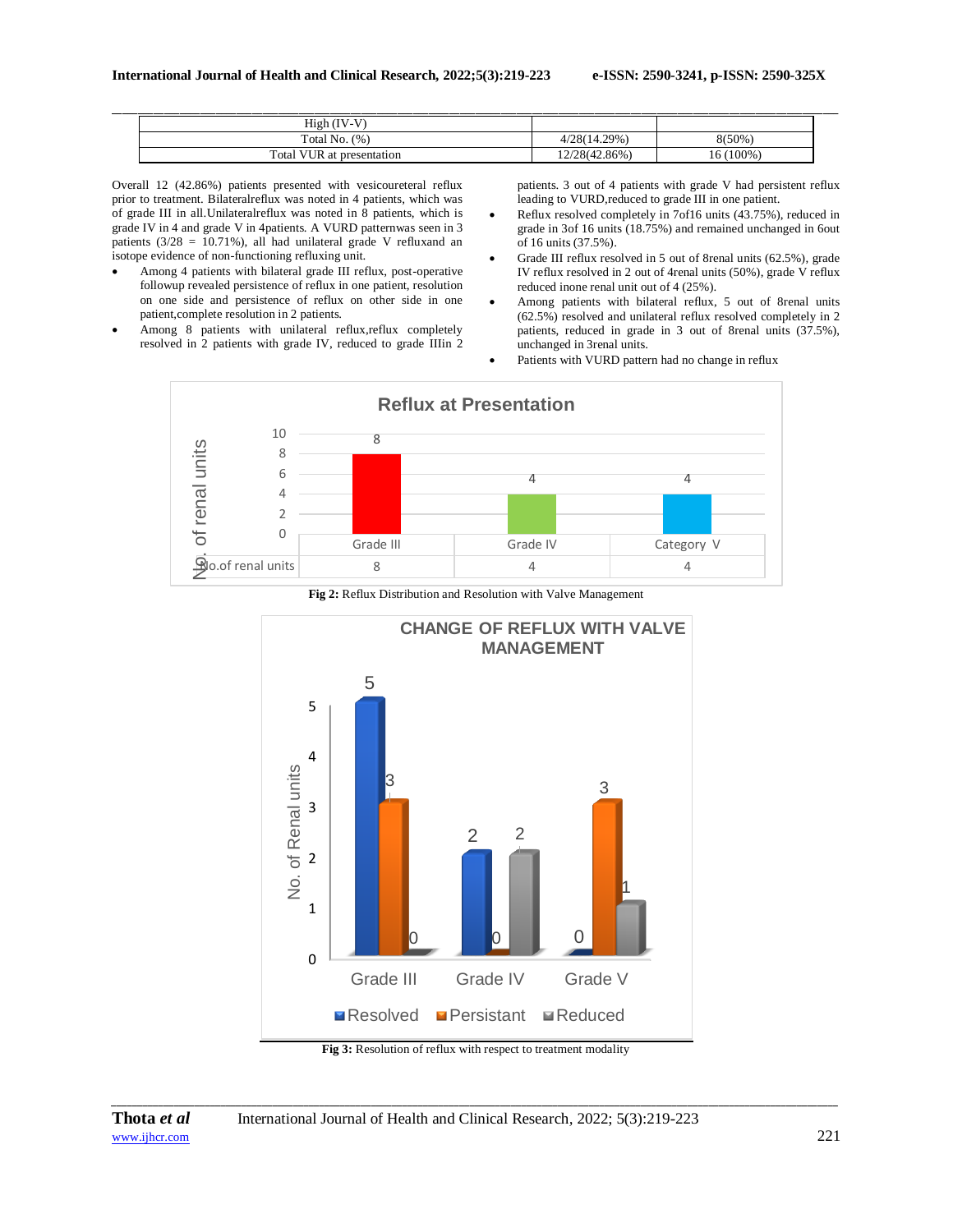| <b>Table 5: Procedure</b> |            |
|---------------------------|------------|
| <b>Treatment</b>          | No         |
| Primary Valve Ablation    | 17(60.71%) |
| Vesicostomy               | 11(39.28%) |

#### **Valve Ablation Group**

Overall 17 patients underwent Primary valve fulguration.Of these, 2 patients underwent re-fulguration for residual valves. Both the patients had recurrentUTI, and MCUG at 3 months showed residual valves, confirmed, and ablatedendoscopically.Two patients had to undergo vesicostomy for urosepsis. Both patients recoveredfollowingvesicostomy. Notably both patients had unilateral reflux prior to valve ablation.The reflux reduced in grade in one patient following the vesicostomy but unchanged inthe other who had a VURD pattern. One patient in this group hadincontinence, MCUG showed no

residual valves,adequate capacity bladder. Serum creatinine was

**Vesicostomy Group** Vesicostomy performed by Blocksom method. Overall 11 patients

normal. Urodynamic study advised but the patient could not get it

underwent vesicostomy as initial treatment modality.Four patients are waiting for closure of vesicostomy, while the remaining patients underwent valve fulguration and closure of vesicostomy. The reasons for doing Primary vesicostomy included

Neonate with very small urethra.

done due to financial reasons.

- Urosepsis, with raised renal parameters.
- 
- Reflux with small capacity bladder<br>• Two patients of the primary valve
- Two patients of the primary valve fulguration group under went vesicostomy later due to urosepsis.

|                                            | <b>Valve Ablation</b>   | <b>Vesicostomy</b> |
|--------------------------------------------|-------------------------|--------------------|
| <b>Presentation creatinine</b>             |                         |                    |
| Normal $\langle 0.8 \text{ mg/dl} \rangle$ | 10                      | h                  |
| Elevated                                   |                         |                    |
| $0.9 - 2mg/dl$                             |                         |                    |
| >2                                         |                         |                    |
|                                            | <b>Follow up values</b> |                    |
| Normal                                     | $10 + 4$                | $6 + 3$            |
| Elevated $(0.9 - 2mg/dl)$                  |                         |                    |
| $CRF(>2mg/dl$ for $>l$ month)              |                         |                    |

In the primary valve ablation group, 14 (82.35%) maintained normal renal parameters atfollow up. In the vesicostomy group, 9 (82%) maintained normal renal parameters. Over all 80% of patients maintained normal parameters at variable period of follow-up.

### **CRF**

Overall 3 patients (10.71%) had CRF in this series. All these patients had serum creatinine at presentation > 2 mg/dl. The age at presentation was more in this group from 6yr to 10 yr.The follow-up stable creatinine values were between 2 and 3 mg/dl.None of them required dialytic support as yet and are on medical management ofCRF.AlthoughUrodynamic study was advised to all these patients, none got it done.

### **Discussion**

The age at presentation was variable.In most of the series up to 40% of the patients presented with in first one month.The delayed presentation at more than 5 years constituted nearly 17.86%.In other studies by Gangopadhyay et al<sup>(8)</sup>, AK BASU et al<sup>(9)</sup> and Choudary<sup>(10)</sup> the rate of delayed presentation were 20.37%, 21%,3% respectively.In our study 3 of 5 patients of more than 5 years of age were associated with chronic renal insufficiency.

Decreased urinary stream and straining to void were the most common symptoms in present study seen in 100%.The occurrence of symptoms of urinary tract infection were also common and similar to that reported by Bhaumik et al (11) *.*The incidence of palpable bladder and palpable kidney was low in this series compared to other series. Acute renal failure was the presenting feature in 14.28%, similar to that reported by Choudharyet al (10). There were no cases of Urinary ascites or respiratory distress in this series.

Baseline serum creatinine after adequate bladder drainage indicates the baseline renal parenchymal functional status.(12)In present study 15 patients had elevated serum creatinine at presentation. Normalized in 3 patients after bladder drainage, remained elevated in 12 patients above 0.8 mg/dl, 5 patients had features of chronic renal insufficiency during our study period.In a study by RR Kukreja& RM Desai <sup>(13)</sup>, 16 of 20 patients with renal insufficiency had baseline serum creatinine above 0.8 mg/dl

Most of the series demonstrate that primary valve ablation is being offered commonly as the first line treatment.In the present study, 60.71% of patients underwent primary valve ablation.Method employed is valve fulguration with 8 F pediatric scope with bugbee or hook.

There is no need to always confirm the completeness of valve ablation, because only 7.14% of patients in this study required refulguration for persistent valves causing obstruction.There was one case of incontinence in this series attributable to sphincter injury. Nijman and Scholtmeyer<sup>(14)</sup> reported an incidence of only 5% urethral injury in a group of 85 boys undergoing electro incision of urethral valves.Gangopadhyay et al (15) used a blunt hook valve ablator (chloramine's valve ablator) and quoted good results.

Vesicostomy performed by Blocksom method.11 patients underwent Vesicostomy as initial treatment. There is one case of bladder mucosal prolapse (9%) & one case of vesicostomystomalstenosis (9%) in this series. In a series by LukungCS &AmehEA(16), reported an incidence of 4.3% of bladder mucosal prolapse&stomal stenosis in a group of 23 boys who underwent Vesicostomy.

At presentation 42.86% of patients had reflux.Of these, reflux resolved completely in 7 of 16renalunits (43.75%), reduced in grade in3 of 16 (18.75%) and remained unchanged in 6 of 16renalunits (37.5%). Grade III reflux resolved completely in 5 of 8renal units (62.5%), grade IV reflux resolved in 2 of4renal units (50%), grade V reflux reduced in 1 of 4renal units (25%)

Unilateral reflux resolved completely in 2 patients (25%), reduced in grade in 3renal units(37.5%). InVURD pattern no change of reflux is noted.The reflux resolution apparently is high in vesicostomy group; this is due to more number of patients with grade V reflux in valve ablation group - the resolution rate of grade V reflux is very low.In a Prospective study by Priti.K et al (2004), VUR is present in 60% of the patients, being unilateral in 41.7%. Reflux subsided in 31.5% by 3 months and 78.94% by 6 months.

The reflux more often resolved in the bilateral than unilateral group (31.25% of units versus 12.5%) and usually did so on the initial study after obstruction relief. Neither the presence, grade, pattern of reflux

*\_\_\_\_\_\_\_\_\_\_\_\_\_\_\_\_\_\_\_\_\_\_\_\_\_\_\_\_\_\_\_\_\_\_\_\_\_\_\_\_\_\_\_\_\_\_\_\_\_\_\_\_\_\_\_\_\_\_\_\_\_\_\_\_\_\_\_\_\_\_\_\_\_\_\_\_\_\_\_\_\_\_\_\_\_\_\_\_\_\_\_\_\_\_\_\_\_\_\_\_\_\_\_\_\_\_\_\_\_\_\_\_\_\_\_\_\_\_\_\_\_\_\_\_\_\_\_\_\_\_\_\_\_\_\_\_\_\_\_\_*